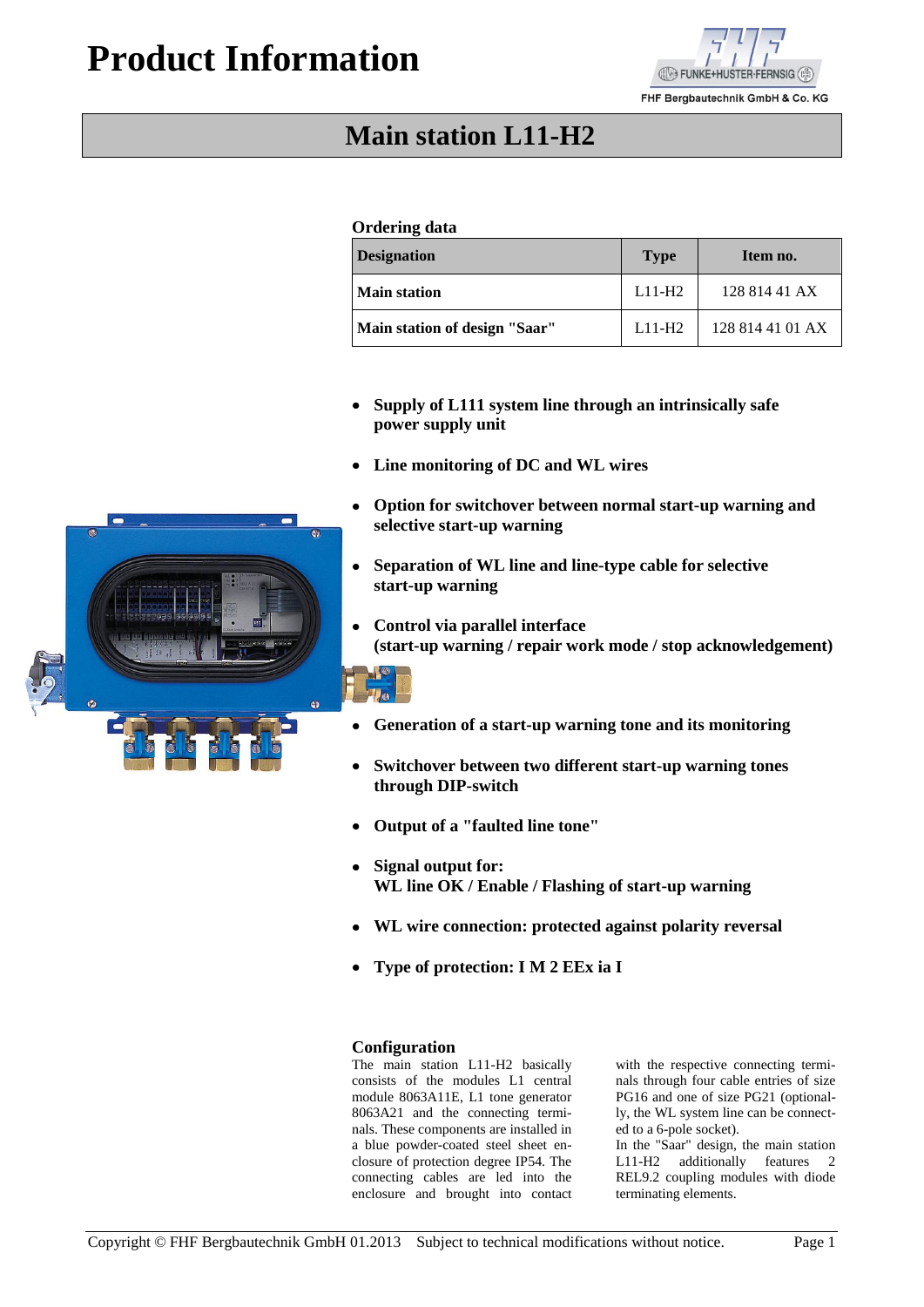#### **Functional Description**

The main station L11-H2 is the starting point of the L111 system line and supplies all devices of the intercom system or the first power supply section connected to the system line with current from the external 12V power supply unit.

The internal electronics modules of the L11-H2 main station also are supplied by the external power supply unit.

To ensure proper functioning of the system, a voltage of  $\geq 8$  V DC must always be applied to the end of the WL line. If the applied voltage is below 6 V DC, the output "WL line OK" of the L11-H2 will be switched off.

The L11-H2 modules (L1 central module 8063A11E and L1-tone generator 8063A21) generate the start-up warning tone (emergency service siren tone or howling tone, adjustable via switch S1), stop acknowledgement tone and faulted line tone. The L1 central module 8063A11E monitors the two LF wires in the system line (WL1 and WL2) and indicates the corresponding state via the output "WL line OK" which is separated by an optocoupler. If a fault is detected on the LF lines of the L111 system line, the "faulted line tone" will be emitted for a pre-set period of time and then switched off (depending on the version of the operating program), to prevent the rechargeable batteries of the speaking stations from unnecessary strain.

The L1 central module 8063A11E also monitors the start-up warning during normal operation and repair work mode (see below). If the request "startup warning" is set via the corresponding output, regardless of repair work mode also being active or not, the central module will first check if a fault on the LF lines occurred. If so, the request will be ignored and the faulted line tone will be emitted instead.

If the supply line features an open circuit, the main station L11-H2 also emits the faulted line tone.

Additionally, the L1 central module 8063A11E coordinates the LF connection with the external WL line (linetype cable). Depending on the switching position of S3, emission of a selective start-up warning is possible. This ensures that the start-up warning tone will not be injected into the external WL line (line-type cable). In case of selective warnings, the operator can inject the start-up warning tone at the volume pre-set by him into the external WL line (line-type cable) by means

of slide switch "EXT.WL" and internal potentiometer P4 (e.g. for check purposes in a control room on the surface).

To control the L11-H2 functions (startup warning / repair work mode / stop acknowledgement), the L1-central module 8063-A11E features three inputs for the connection of potentialfree contacts functioning as diode terminating elements (see block diagram):

- Start-up warning Terminal  $7/8$  LED "ANL"
- Repair work mode Terminal 9 / 10 LED "REP"
- Stop acknowledgement Terminal 11 / 12 LED "STQ"

If one of the above mentioned inputs is activated via an intrinsically safe contact with diode terminating element function (contact is closed), the corresponding LED at the L1-central module is on and remains activated as long as the corresponding input signal is active.

The output of L11-H2 status information to external devices and/or systems is ensured by three potentialfree optocoupler outputs (with diode terminating element function), to which intrinsically safe circuits may be connected (see block diagram):

- Flashing of start-up warning Terminal  $1/2$  LED "ANL"
- **Enable**
- Terminal 3 / 4 LED "FRG" WL line OK
- Terminal  $5/6$  LED "LTG"

If one of the above mentioned outputs is activated, the corresponding LED at the L1 tone generator module is on. If deactivated, the outputs are high impedance, if deactivated, they are low impedance.

In the "Saar" design, relay modules are connected in series to the optocoupler outputs "enable" (terminals 3 /4) and "WL line OK" (terminals 5 / 6). By means of an appropriate connection with diode terminating elements, thus a potential-free changeover switch with double diode characteristics can be generated.

In the following, the L11-H2 functions start-up warning, repair work mode and stop acknowledgement are described in detail:

#### \* **Start-up warning:**

(normal operation, no repair work mode):

(for the corresponding periods for early warning etc. as stored in the operation program, refer to the operating program versions which are listed separately)

#### \*\* Activation:

The control sends the request "start-up warning" to the main station L11-H2, by closing one of the intrinsically safe contacts with diode terminating element function which is connected to terminals 7 / 8 of the L11-H2.

\*\* Action of the L11-H2:

The main station L11-H2 verifies whether the intercom wire pair in the system line operates without fault. If no line fault is detected, the start-up warning tone generator is activated (2 tones possible, setting by means of a DIP switch / see below), the start-up warning tone is emitted and monitored for its adequate volume.

After the programmed early warning period  $(5 \text{ s})$  has ended, the intrinsically safe potential-free optocoupler output "enable"(terminals 3 / 4) is activated, while the start-up warning tone will still be emitted for a pre-set post warning period and then be shut off.

The output "enable" remains activated as long as the request for the emission of the "start-up warning" is enabled and no line fault is detected.

During the start-up warning (early warning period + post warning period) the signal "flashing of start-up warning" is available at terminals 1 / 2 of the L1 tone generator. This signal can be used to simultaneously indicate the start-up warning optically, with the output being activated at a pulse duty factor of  $0.5$  s :  $0.5$  s (the corresponding LED "ANL" of the L1 tone generator will flash at the pulse rate of the activation).

If the control cancels the request "startup warning" directly after receipt of the signal "enable", the start-up warning will immediately be stopped and the signal "enable" be cancelled, too (the corresponding LEDs go off).

In two cases the signal "enable" is not be activated:

- 1. a line fault is detected
- 2. the start-up warning tone at the L1 central module output does not reach the necessary minimum volume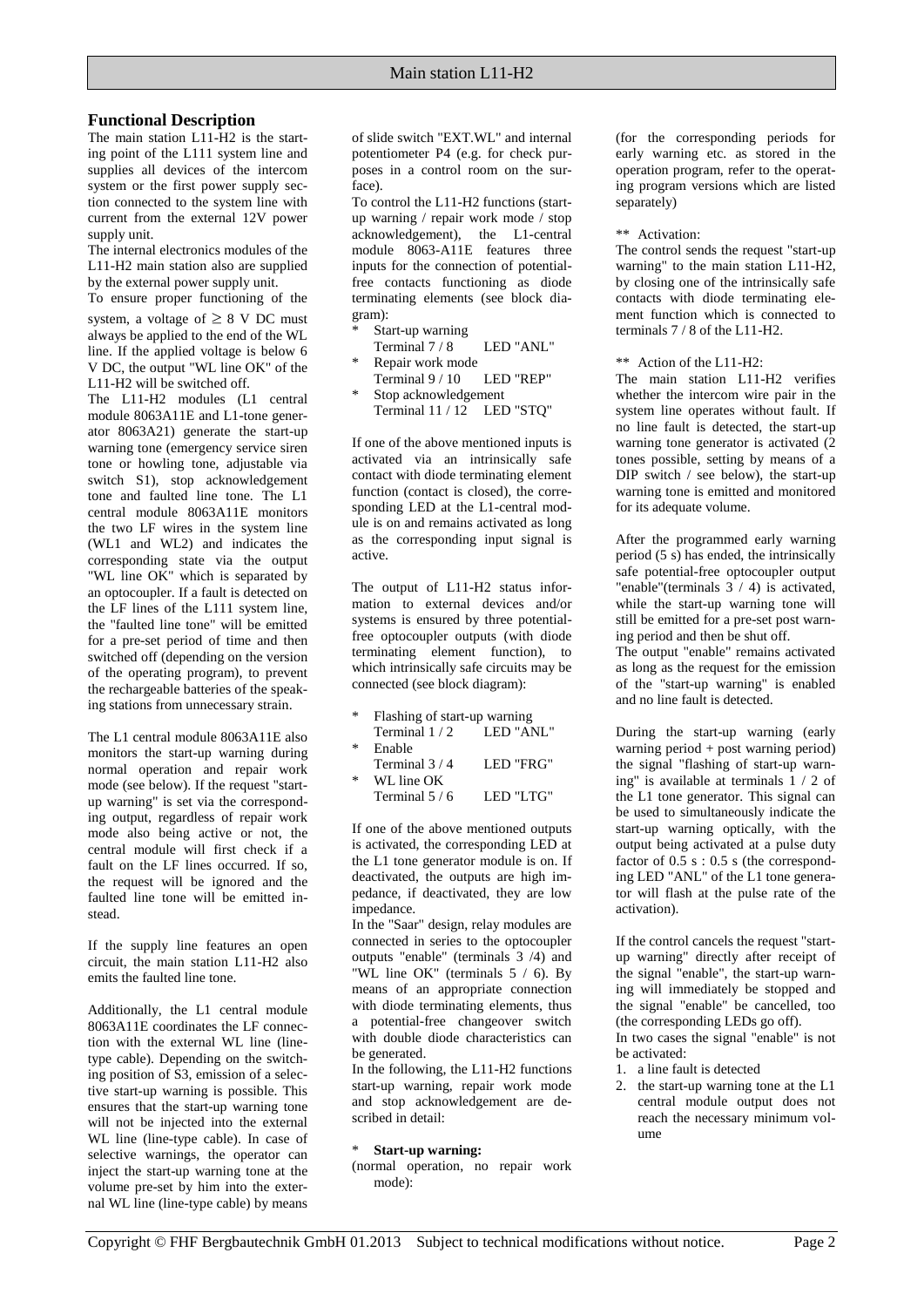#### \* **Sectional start-up warning**

(selective start-up warning): (for the corresponding periods for early warning etc. as stored in the operation program, refer to the operating program versions which are listed separately)

#### \*\* Precondition:

Set DIP switch S3 of L1 tone generator 8063-A21 of L11-H2 (main station) to the position "sectional start-up warning"  $(S3 = OFF)$ .

#### \*\* Activation:

The control sends the request "start-up warning" to the main station L11-H2, by closing one of the intrinsically safe contacts with diode terminating element function which is connected to terminals 7 / 8 of the L11-H2.

#### \*\* Action of the L11-H2:

The main station L11-H2 verifies whether the intercom wire pair in the system line operates without fault. If no line fault is detected, the start-up warning tone generator is activated (2 tones possible, setting by means of a DIP switch  $/$  see below), the start-up warning tone is emitted and monitored for its adequate volume.

#### Attention:

The start-up warning tone will only be emitted via the WL line of this WL system. The start-up warning tone will not be emitted via the external WL line (connecting cable to other WL systems, in short "line type cable"). The "faulted line tone" or the "stop acknowledgement tone" also will only be emitted via the WL wires of the corresponding L111 system line and will not be injected into the external WL line.

After the programmed early warning period  $(5 \text{ s})$  has ended, the intrinsically safe potential-free optocoupler output "enable" (terminals 3 / 4) is activated, while the start-up warning tone will still be emitted for a pre-set post warning period and then shut off.

The output "enable" remains activated as long as the request for the emission of the "start-up warning" is enabled and no line fault is detected.

During the start-up warning (early warning period + post warning period) the signal "flashing of start-up warning" is available at terminals 1 / 2 of the L1 tone generator.

If the control cancels the request "startup warning" directly after receipt of the signal "enable", the start-up warning will immediately be stopped and

the signal "enable" be cancelled, too (the corresponding LEDs go off).

#### Note:

The function "sectional start-up warning" is used, where a sectional warning is necessary, e.g. on a large conveyor system, consisting of several individual conveyors. During the start-up of an individual conveyor, the start-up warning will only be emitted in the section of this specific conveyor; the other conveyor sections will not be concerned.

This function is realised by separating the external line-type cable from the WL line of the L111 system line by a relay contact for the duration of signalling the tones "start-up warning", "faulted line", and "stop acknowledgement".

A "non-reacting amplifier" within the L1 tone generator of the L11-H2 enables voice and signals of the external line-type cable to reach the WL line of the L111 system line even during a "sectional start-up warning"; a transmission in reverse direction, however, is not possible.

#### \* **Repair work mode:**

(for the corresponding periods for early warning etc. as stored in the operation program, refer to the operating program versions which are listed separately)

#### \*\* Activation:

First, the control sends the information "repair work mode" to the main station  $L11-H2$ , by closing one of the intrinsically safe contacts with diode terminating element function which is connected to terminals 9 / 10 of the L11-H2. Then the control sends the request "start-up warning" to the main station L11-H2, by closing an intrinsically safe contact with diode terminating element function which is connected to terminals 7 / 8 of the L11-H2.

#### \*\* Action of the L11-H2:

The main station L11-H2 verifies whether the intercom wire pair in the system line operates without fault. If no line fault is detected, the start-up warning tone generator is activated, the start-up warning tone is emitted and monitored for its adequate volume. After the programmed early warning period, the intrinsically safe, potentialfree optocoupler output "enable" will be activated (terminals  $3 / 4$ ). The start-up warning tone will be emitted as long as the request "start-up warning" is valid, without, however, exceeding a maximum start-up warning period. After 12 s (after starting the emission of the start-up warning tone) the volume will be reduced to approx. 1/3 of the original volume.

After the end of the maximum start-up warning period (3 min.) the output "enable" will be deactivated and the emission of the start-up warning tone ends. To emit a further warning (in repair work mode), it is necessary to cancel and restart the request "start-up warning".

#### \* Stop acknowledgement

(for the corresponding periods for the signalling stored in the operating program, refer to the operating program versions which are listed separately)

#### \*\* Activation:

The control sends the request "stop acknowledgement" to the main station L11-H2, by closing one of the intrinsically safe contacts with diode terminating element function which is connected to terminals 11 / 12 of the L11-H2.

#### \*\* Action of the L11-H2:

The main station L11-H2 verifies whether the intercom wire pair in the system line operates without fault. If no line fault is detected, the stop acknowledgement tone (5x50ms, 800Hz impulse at an interval of 50ms, 4.5 s break) is sent to the WL line.

#### Attention:

The control input "stop acknowledgement" as described above can only be used in the standard design version. The "Saar" design does not feature this control input and the corresponding function.

#### \* **Line monitoring:**

#### \*\* Activation:

The monitoring electronics in the L1 central module of the L11-H2 (main station) detects a fault on the system line in the DC wire pair and/or in the WL wire pair, if the DC voltage drops below 6V DC in the conductor loop DC wire <-> WL wires (this may be caused by wire break / short circuit or by low-resistance shunt).

#### \*\* Action of the L11-H2:

The output "WL line OK" of the L1 tone generator of the L11-H2 is deactivated (i.e. it is set into a highimpedance condition) and the corresponding LED "LTG" goes off. The emission of the start-up warning tone is interrupted, the output "enable" is deactivated and the faulted line tone (800 Hz impulse for 0.5 s, 1.5 s break)